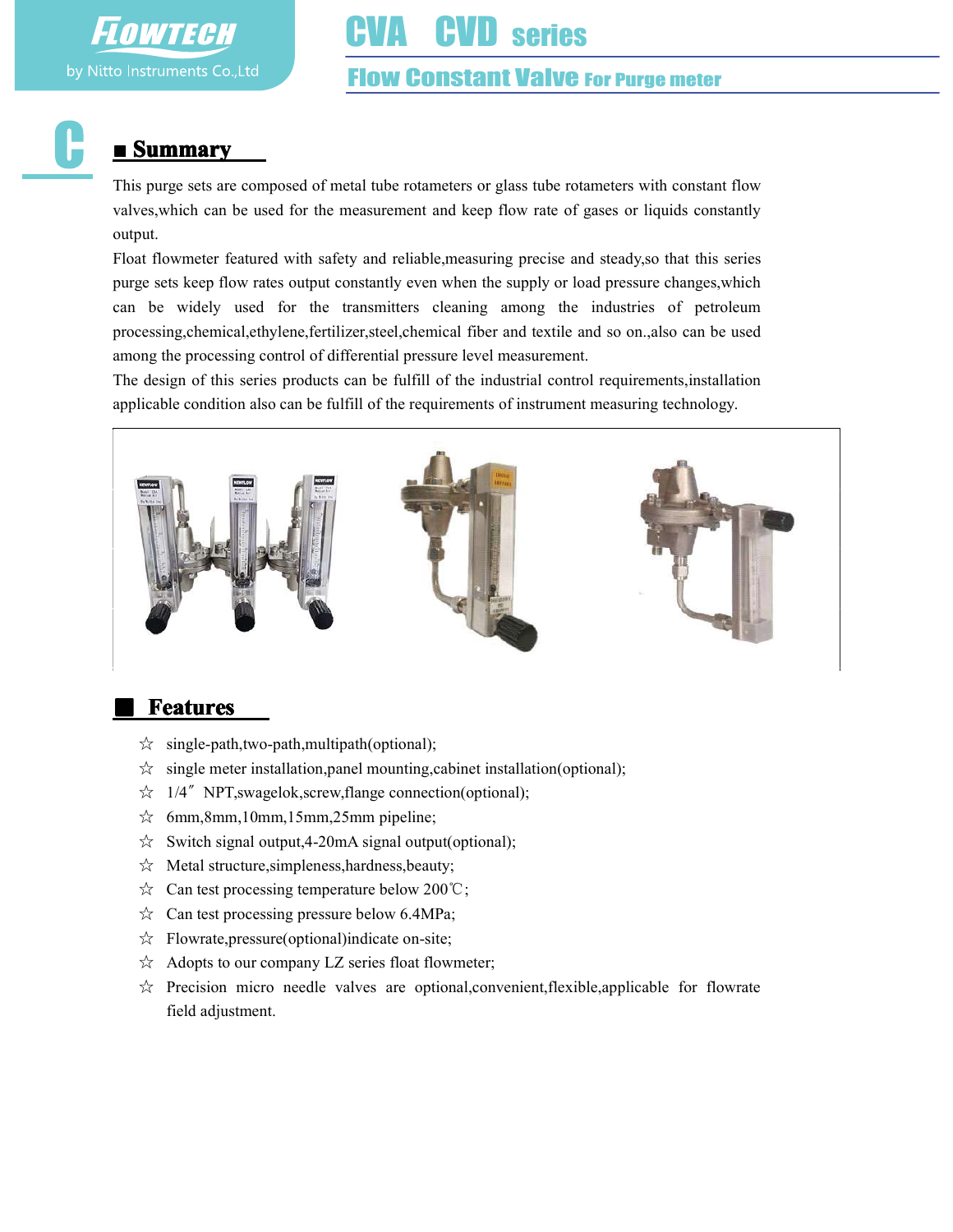# **Flow Constant Valve For Purge meter**

#### **Working Principle**





value,so:

C(constant value)=P2-P3

When the measuring media is not compressed liquid,RE pressure regulator can be applicable for the outlet pressure changes.Said for (4),as P1 is constant,P3 is variational,when P3 change to:P3+  $\triangle$  P,P2 change to:P2+ $\triangle$  P,so that:

C(constant value)=P2-P3

### Meter Type LZB(equip with glass tube float flowmeter) LZZ(equip with metal tube float flowmeter) Measuring range(100%valve) Water:20 °C 3-100l/h 25-4000l/h Air:0.1MPa,20℃ 50-3400l/h 0.7-80m<sup>3</sup>/h Measuring range ratio 10:1 10:1 10:1 Accuracy grade  $4 \t\t | 4$  1.5 Flow scale Actual flow scale Actual flow scale Actual flow scale Medium pressure Max.1.0MPa Max.1.0MPa Max.6.4MPa(special demand can order) Medium temperature  $-20^{\circ}\text{C} \sim 100^{\circ}\text{C}$   $-20^{\circ}\text{C} \sim 200^{\circ}\text{C}$ Ambient temperature  $\Big| -20^{\circ}\text{C} \sim 60^{\circ}\text{C}$   $\Big| -20^{\circ}\text{C} \sim 60^{\circ}\text{C}$ Contact medium pressure 304,316 304,316 Body Plastic,PVC Cast aluminium, epoxy resin coating Process connection Swagelok  $\phi_{6mm}$ , Φ8mm, Φ10mm  $\phi_{6mm}$  θεπική Φ8mm, Φ10mm Screw 1/4"NPT,1/2"NPT 1/4"NPT,1/2"NPT 1/4"NPT,1/2"NPT Flange 1/2"ANSI 150lb,DIN2501,HG,GB 1/2"ANSI 150lb,DIN2501,HG,GB Special According to users' demand According to users' demand According to users' demand

#### **Technical Parameter**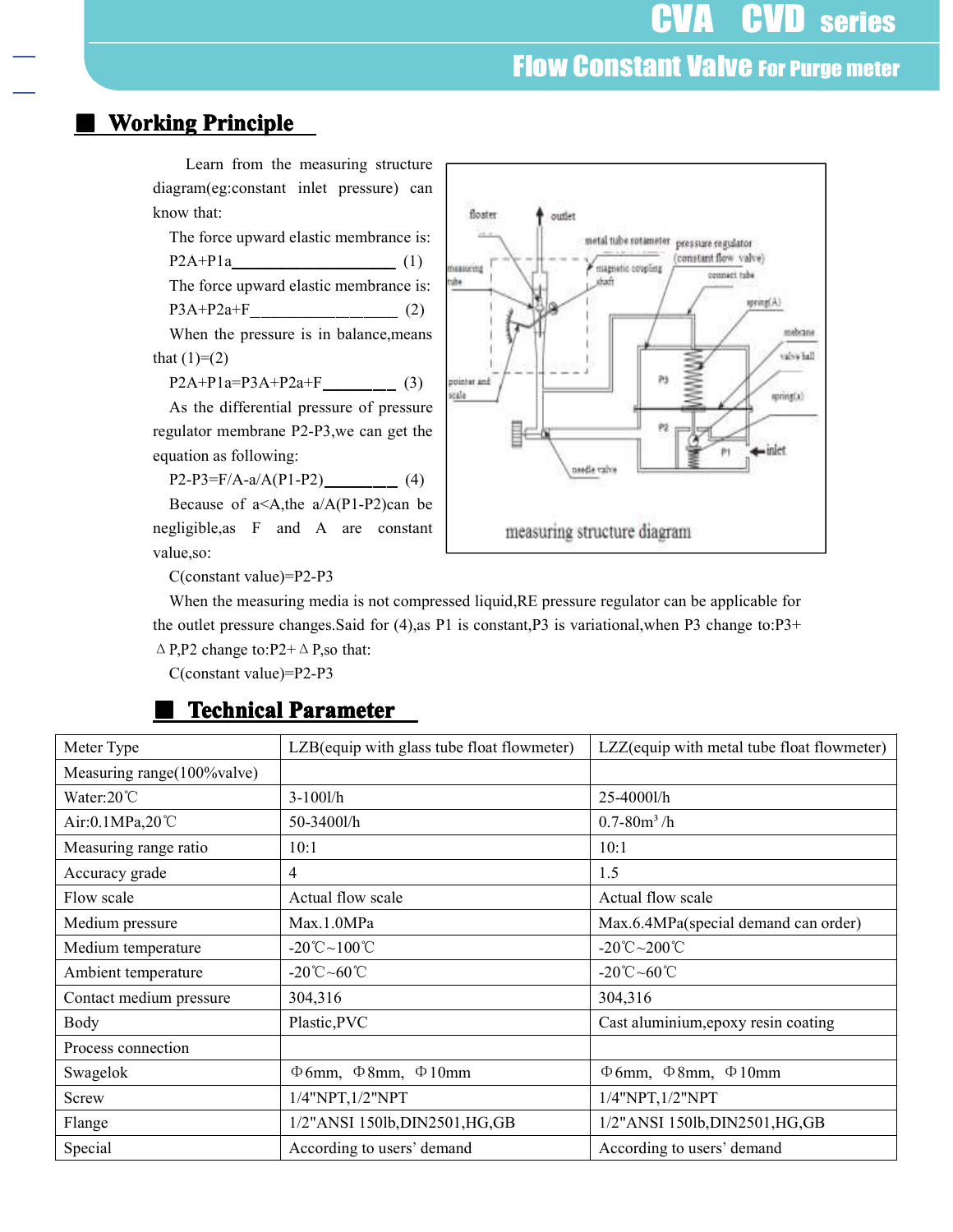# VA CVD series

# **Flow Constant Valve For Purge meter**

6

# **Flowrate table**

Calibration Conditions:Water:20℃;Air:20℃ 0.1013MPa(abs),actual medium measuring range will change according to conditions.

## $\blacklozenge$  Equip with glass tube float flowmeter

| <b>Table 1</b> |                                   |                    |                  |                      |  |  |
|----------------|-----------------------------------|--------------------|------------------|----------------------|--|--|
| No.            | Diameter of valve central spindle | Water $1/h(100\%)$ | Air $1/h(100\%)$ | Pressure $loss(kPa)$ |  |  |
| QF005          | 1.0                               |                    | 50               | 1.2                  |  |  |
| QF010          | 1.0                               | 3                  | 100              | 1.4                  |  |  |
| QF015          | 1.0                               | 5                  | 150              | 1.5                  |  |  |
| QF040          | 2.5                               | 10                 | 400              | 1.8                  |  |  |
| QF080          | 2.5                               | 25                 | 800              | 3.5                  |  |  |
| QF125          | 2.5                               | 40                 | 1250             | 6.5                  |  |  |
| QF200          | 2.5                               | 60                 | 2000             | 13.0                 |  |  |
| QF300          | 2.5                               | 80                 | 2500             | 23.5                 |  |  |
| QF340          | 4.5                               | 100                | 3400             | 40.0                 |  |  |

## $\blacklozenge$  Equip with metal tube float flowmeter

| <b>Table 2</b> |        |                 |                  |                     |  |  |
|----------------|--------|-----------------|------------------|---------------------|--|--|
| DN             | No.    | Water l/h(100%) | Air $1/h(100\%)$ | Pressure loss (kPa) |  |  |
|                | QF15.1 | 25              | 0.7              | 1.5                 |  |  |
|                | QF15.2 | 40              | 1.0              | 1.5                 |  |  |
|                | QF15.3 | 60              | 1.5              | 1.5                 |  |  |
| 15             | QF15.4 | 100             | 2.2              | 1.5                 |  |  |
|                | QF15.5 | 160             | 3.6              | 1.5                 |  |  |
|                | QF15.6 | 250             | 5.5              | 3.0                 |  |  |
|                | QF15.7 | 400             | 10               | 3.0                 |  |  |
|                | QF15.8 | 630             | 14               | 3.5                 |  |  |
|                | QF25.0 | 630             | 14               | 1.5                 |  |  |
|                | QF25.1 | 1000            | 22               | 1.5                 |  |  |
| 25             | QF25.2 | 1600            | 35               | 1.5                 |  |  |
|                | QF25.3 | 2500            | 50               | 3.0                 |  |  |
|                | QF25.4 | 4000            | 80               | 3.5                 |  |  |

# $\blacklozenge$  Equip with micro flowrate metal tube float flowmeter table same

as table1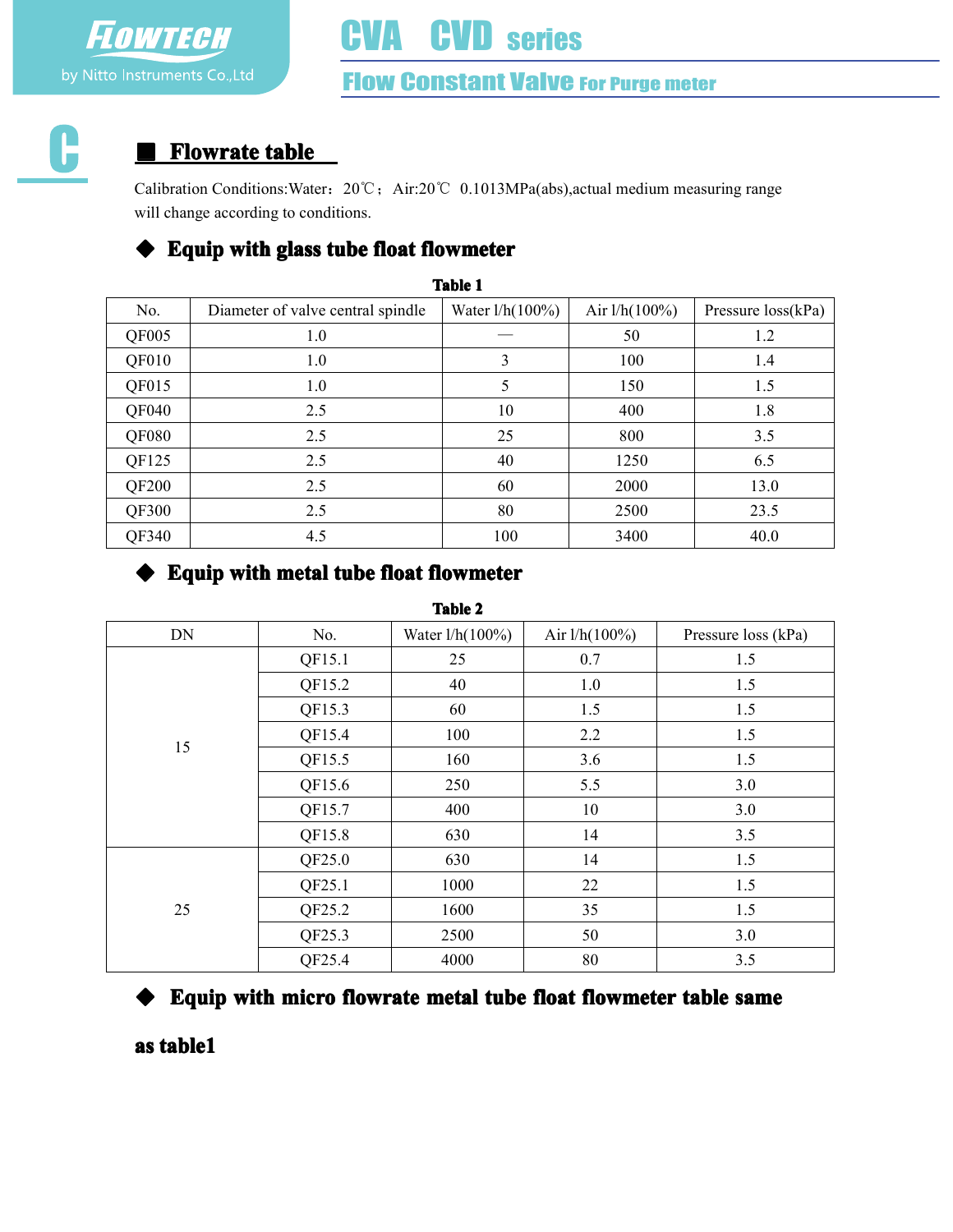# **Flow Constant Valve For Purge meter**

|                             |                                              | <b>CVA CVD</b> series                        |
|-----------------------------|----------------------------------------------|----------------------------------------------|
|                             |                                              |                                              |
|                             |                                              | <b>Flow Constant Valve For Purge meter</b>   |
|                             |                                              |                                              |
|                             |                                              |                                              |
|                             |                                              |                                              |
|                             |                                              |                                              |
|                             | Equip with RE and RA constant flow valve     |                                              |
| Constant flow valve model   | RE                                           | RA                                           |
| Applicable condition        | Constant inlet pressure change P1            | Constant outlet pressure change P2           |
| Medium state                | Liquid or gas                                | Liquid or gas                                |
| Medium temperature          |                                              |                                              |
| Standard                    | $80^{\circ}$ C                               | $80^{\circ}$ C                               |
| Special                     | $150^{\circ}$ C                              | $150^{\circ}$ C                              |
| Medium pressure             |                                              |                                              |
| Standard                    | 1.0MPa                                       | 1.0MPa                                       |
| Special                     | 6.4MPa(changeable according to demand)       | 6.4MPa(changeable according to demand)       |
| Controllable pressure range | $0.02 - 0.5 MPa$                             |                                              |
|                             | $0.02 - 0.045 MPa$                           |                                              |
| Differential pressure       |                                              |                                              |
| Control accuracy            | 4.0% (equip with glass tube float flowmeter) | 4.0% (equip with glass tube float flowmeter) |
|                             | 1.5% (equip with metal tube float flowmeter) | 1.5% (equip with metal tube float flowmeter) |
| Min. working pressure       | 0.005MPa(see curve table)                    | 0.005MPa(see curve table)                    |

#### $\blacklozenge$  Equip with RE and RA constant flow valve

## RE inlet pressure change constant flow valve characteristic curve



Mpa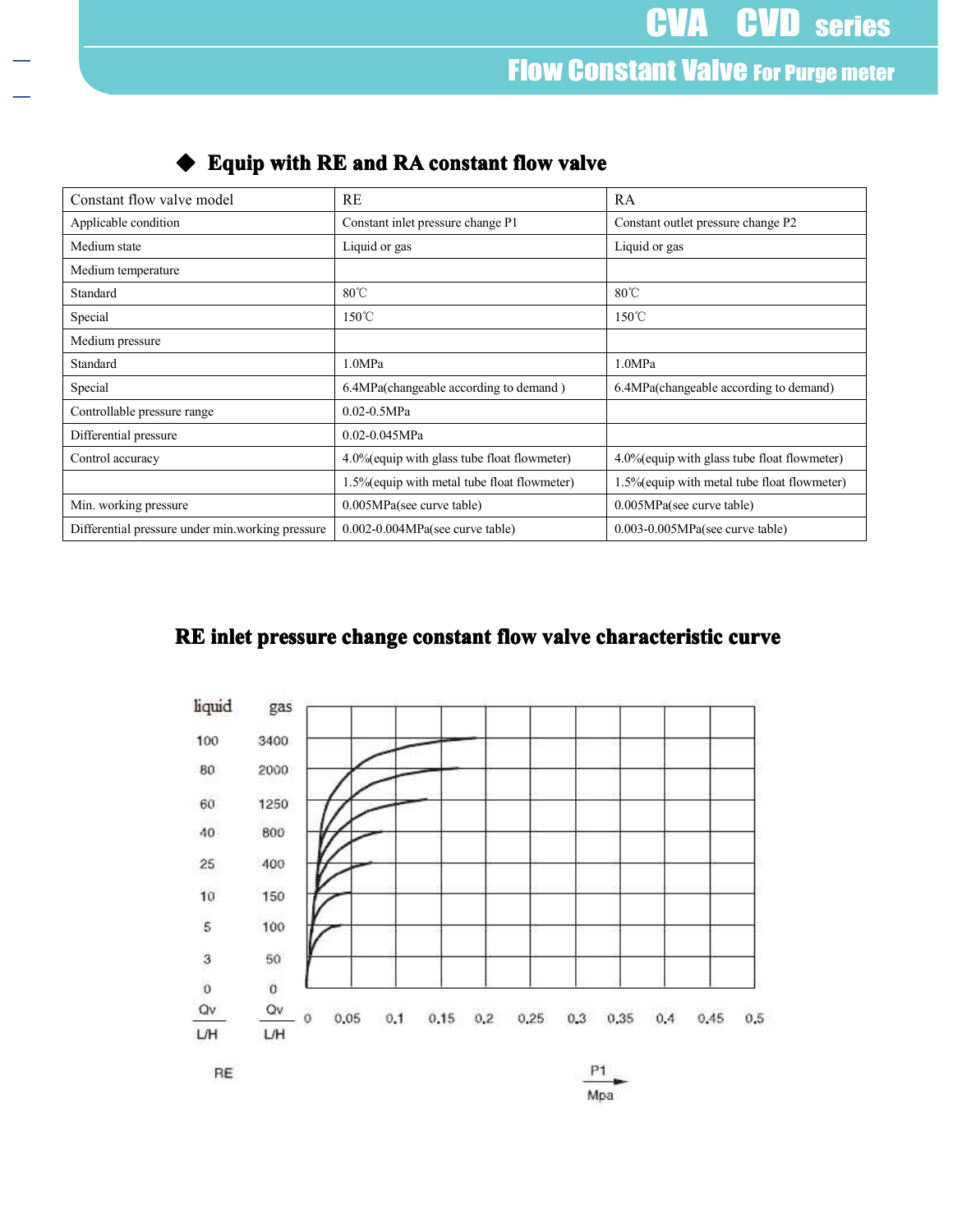by Nitto Instruments Co., Ltd

**FLOWTECH** 

# **CVD** series

**Flow Constant Valve For Purge meter** 



### RA outlet pressure change constant flow valve characteristic curve



## **Typical Application**

#### Typical applications on the conditions of gas supply pressure

#### change

As shown to the right:According to needs separate the main pipeline supplied gas into many branches.When chlose or adjust somen of branches gas flow can cause the change of supply gas pressure in main pipeline.The single-path purge set fixed in branch can measure flow precisely and keep the output flow constantly.

Recommended products model:

LZB-()DK/RE  $\cdots$  Equip with glass tube flowmeter purge set

LZZ-()/ $RE$  … Equip with metal tube flowmeter purge set

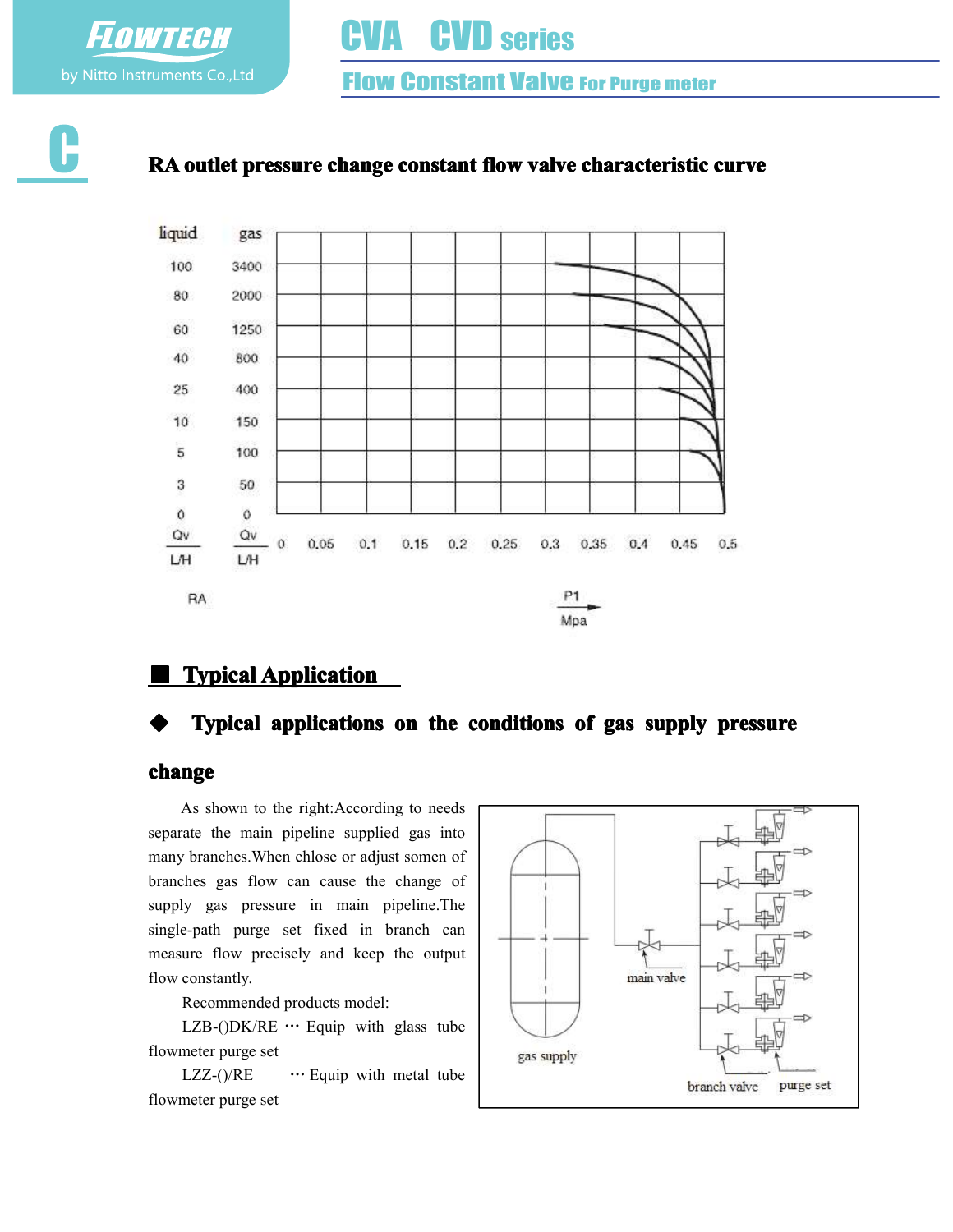## Typical applications on the conditions of outlet pressure change—

#### liquid level measurement

As shown to the right: when A with constant flow gas,the gas will discharge the medium insert in liquid pipeline and form into steady bubble,meanwhile the pressure between pipe A and B will be equal with liquid pressure on port B.

If the pressure of B is P1,air pressure is P0,

So: P1-P0=△P, meanwhile

 $P1 = \gamma h + PQ$ , so

P1-P0= $\gamma$  h= $\triangle$ P

So on the condition of knowing medium

density measure  $\triangle P$  with differential pressure transmitter or pressure meter, then can measure the liquid level h.

Recommended products model:

 $LZB-(DK/RA\cdots)$  Equip with glass tube flowmeter purge set

LZZ- $()$ /RA  $...$  Equip with metal tube flowmeter purge set

### Typical applications on the conditions of outlet pressure change—

#### density measurement

As show to the right: If have known the measuring medium liquid level H1 and reference medium liquid level H2,also know reference medium density  $\gamma$  2, measure differential pressure with differential pressure transmitter,then can measure the medium density  $\gamma$  1.

Recommended products model:

LZB-( $D$ K/RA  $\cdots$  Equip with glass tube flowmeter purge set

LZZ-()/ $RA$  … Equip with metal tube flowmeter purge set



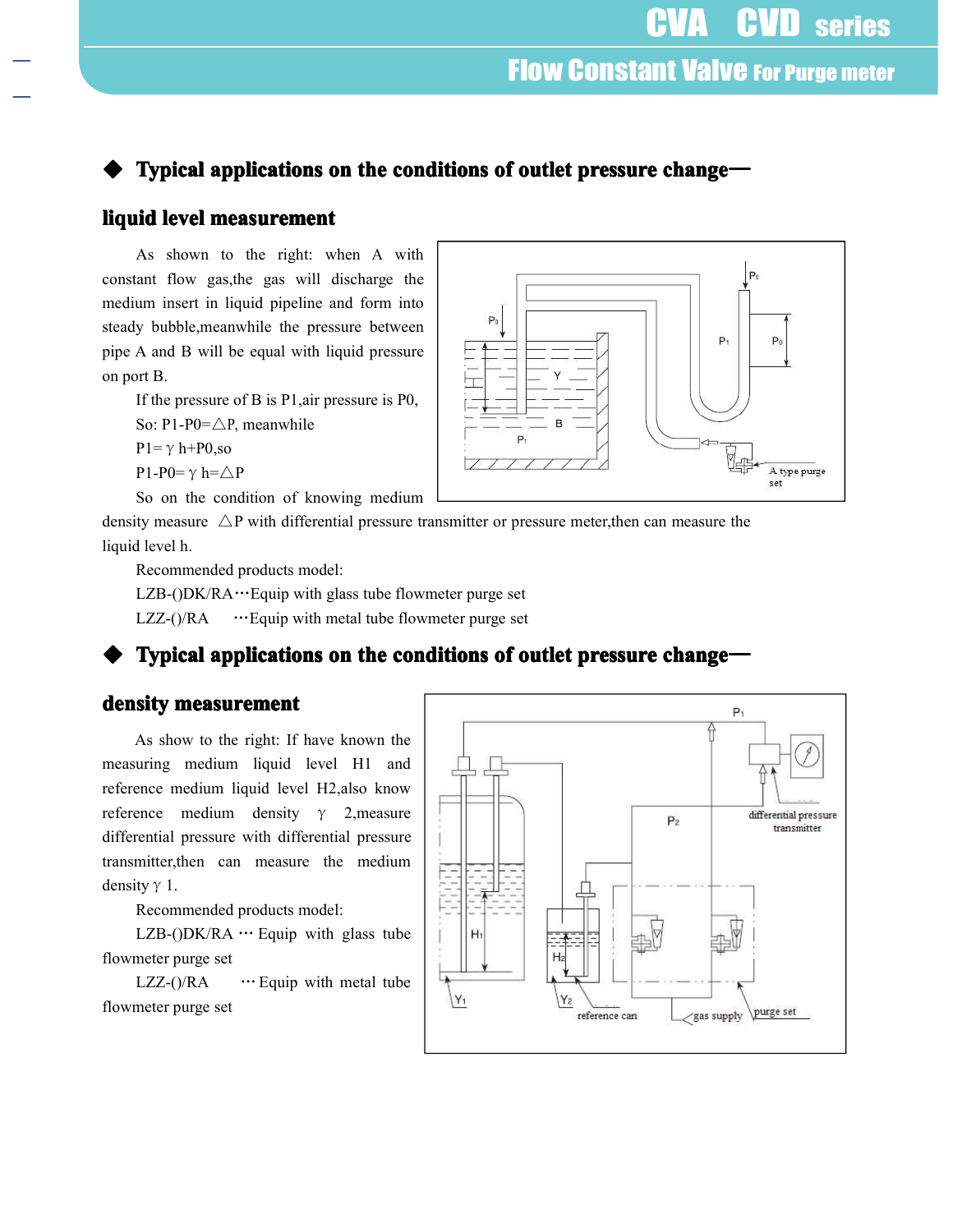FLOWTECH by Nitto Instruments Co., Ltd

г

# **Flow Constant Valve For Purge meter**

# $\blacklozenge$  Typical application when measure flow with differential pressure

#### transmitter

When measure corrosive liquid or liquid with solid particle or gas flow with dust,the lead pressure capillary may be clogged.Adopt with dual-circuits purge set to wash the two pressure ports,which can make sure the solid particle or dust will not clog the pressure port or lead pressure tube.

Recommended products model:

LZB-()DK/RE … Equip with glass tube flowmeter purge set

LZZ-()/RE … Equip with metal tube flowmeter purge set



## **Overall Size**

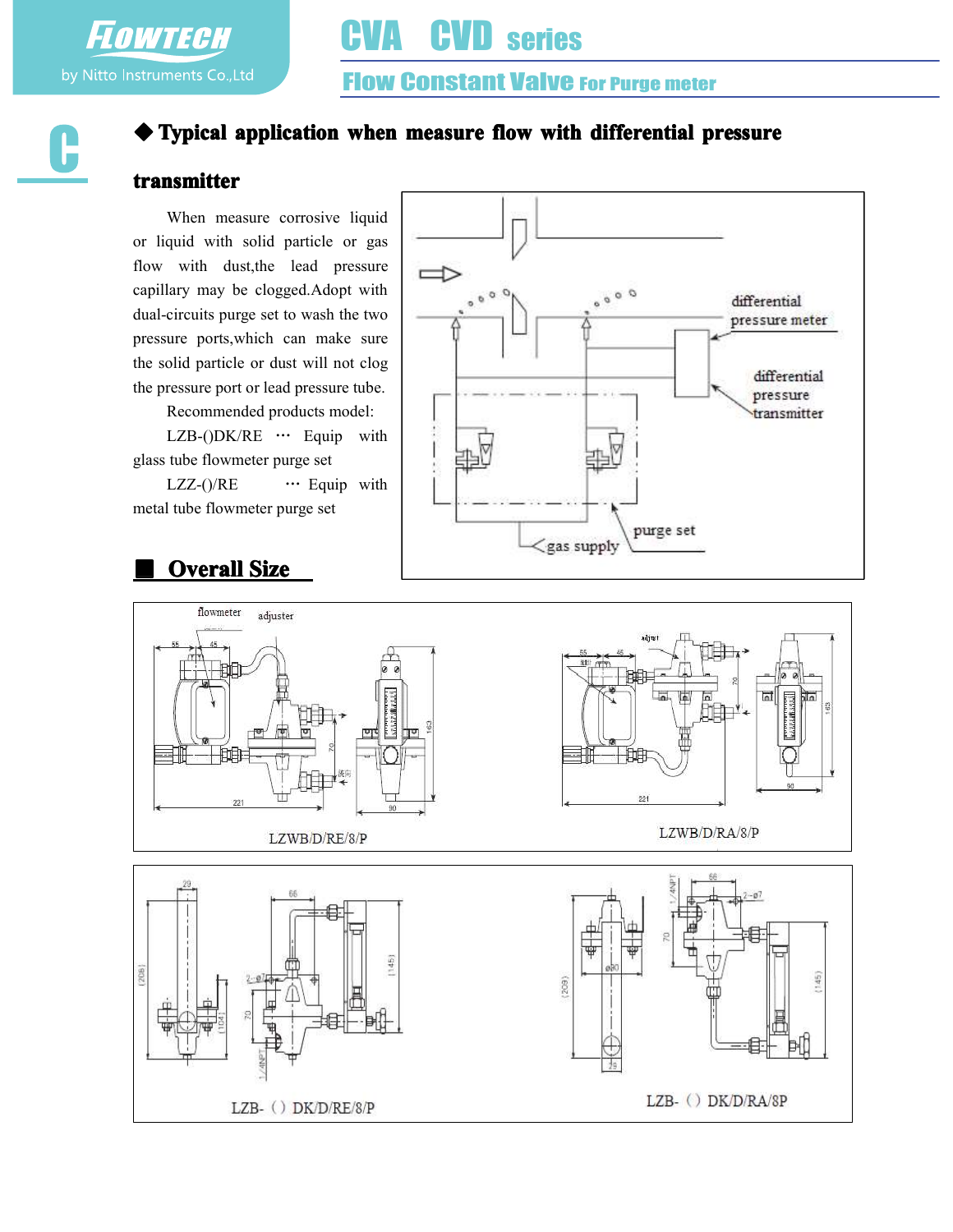# **Flow Constant Valve For Purge meter**



#### **Installation Precautions**

• Please instal purge set in proper position,to make sure that debug,clean and repair conveniently.

• Because of instal magnetic coupling transfer system in purge set floater,to make sure that the disturbing magnetic field from other equipment during operation will not influence the flowmeter measuring result.

- When instal,please add fixed support in proper position in order to keep the purge set steady.
- Install size shall not exceed the given size more or less,to avoid the pressure from stretch or